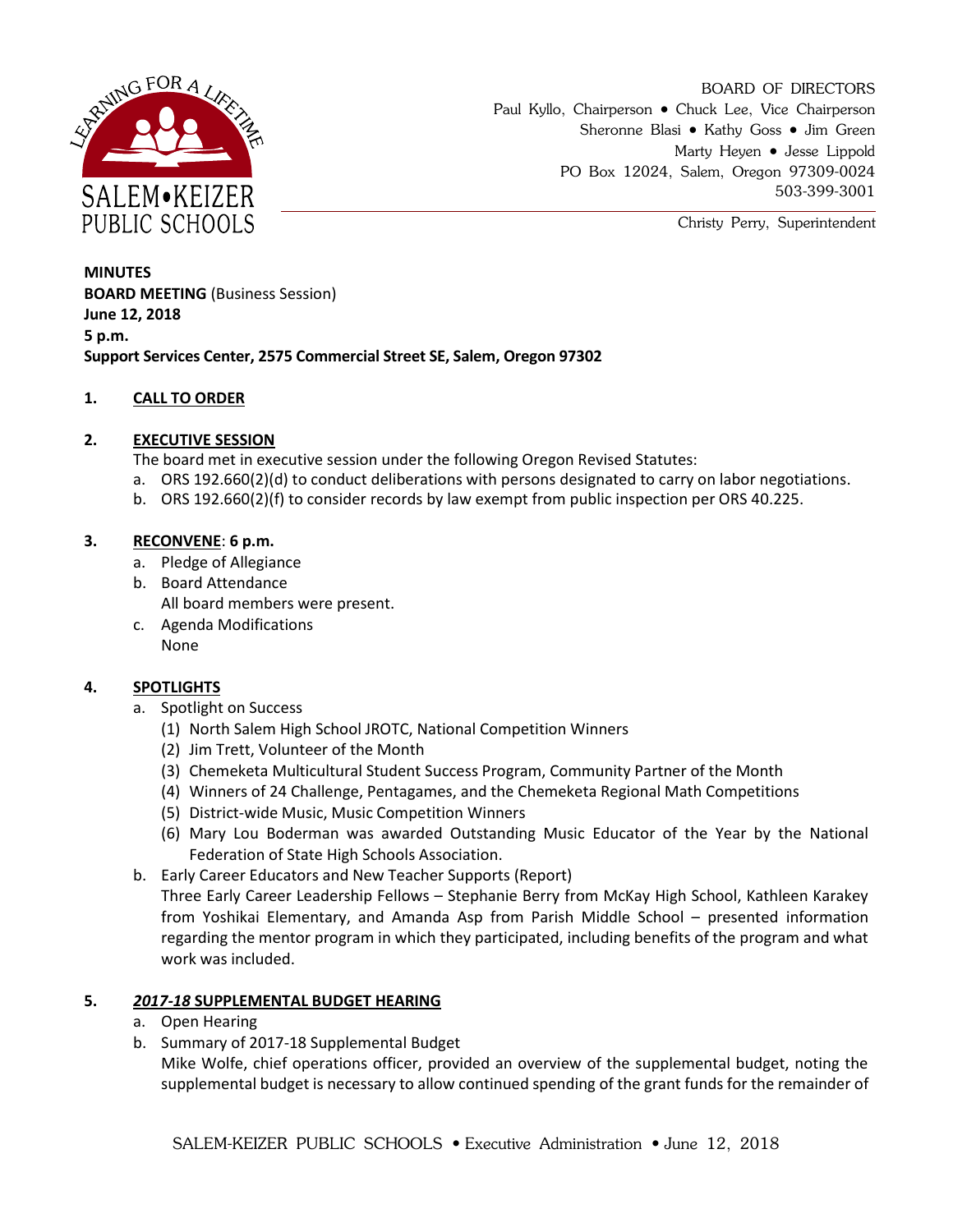the fiscal year, and also to create the Facilities Acquisition and Construction appropriate category, which did not exist in the 2017-18 adopted budget.

- c. Public Testimony on the 2017-18 Supplemental Budget: There was no public testimony.
- d. Close Hearing

#### **6.** *2018-19* **BUDGET HEARING**

- a. Open Hearing
- b. Summary of 2018-19 Budget

Superintendent Perry provided a quick summary of the 2018-19 budget, noting there are no changes from the budget the budget committee approved. She provided some added explanation around adult assistant positions for special education. Mike Wolfe, chief operations officer, then reviewed the resolution for adopting the 2018-19 budget, appropriating the funds, imposing the tax rate, and categorizing the taxes.

- c. Public Testimony on the 2018-19 Budget:
	- (1) Jen Stacy adult assistants
	- (2) Marissa Varay adult assistants
	- (3) Brianne Mendoza adult assistants
- d. Close Hearing

#### **7. PUBLIC COMMENT**

- a. Public comment related to agenda items only:
	- (1) Christa Rohrbach adult assistants
	- (2) Cynthia Stinson adult assistants
	- (3) Kim Halle instructional assistants
	- (4) Shannon Campbell adult assistants
	- (5) Mark Atkinson 2018-19 budget
	- (6) Mindy Merritt resources for all schools

#### **8. ACTION ITEMS**

a. Approve Resolution No. 201718-4 – Adoption and Appropriation of the Supplemental Budget for Fiscal Year 2017-18

Director Heyen moved and Director Blasi seconded to approve Resolution No. 201718-4 – Adoption and Appropriation of the Supplemental Budget for Fiscal Year 201718. Director Lee declared a potential conflict of interest due to his involvement with CTEC. The motion passed unanimously.

b. Accept the May 15, 2018, Salem-Keizer School District Measure 24-429 (General Obligation Bond Measure) election results of Marion and Polk Counties, determining the results favorable, with the measure passing.

Director Lee moved and Director Lippold seconded to accept the May 15, 2018, Salem-Keizer School District Measure 24-429 (General Obligation Bond Measure) election results of Marion and Polk Counties, determining the results favorable, with the measure passing. Board members briefly spoke to the motion. The motion passed unanimously.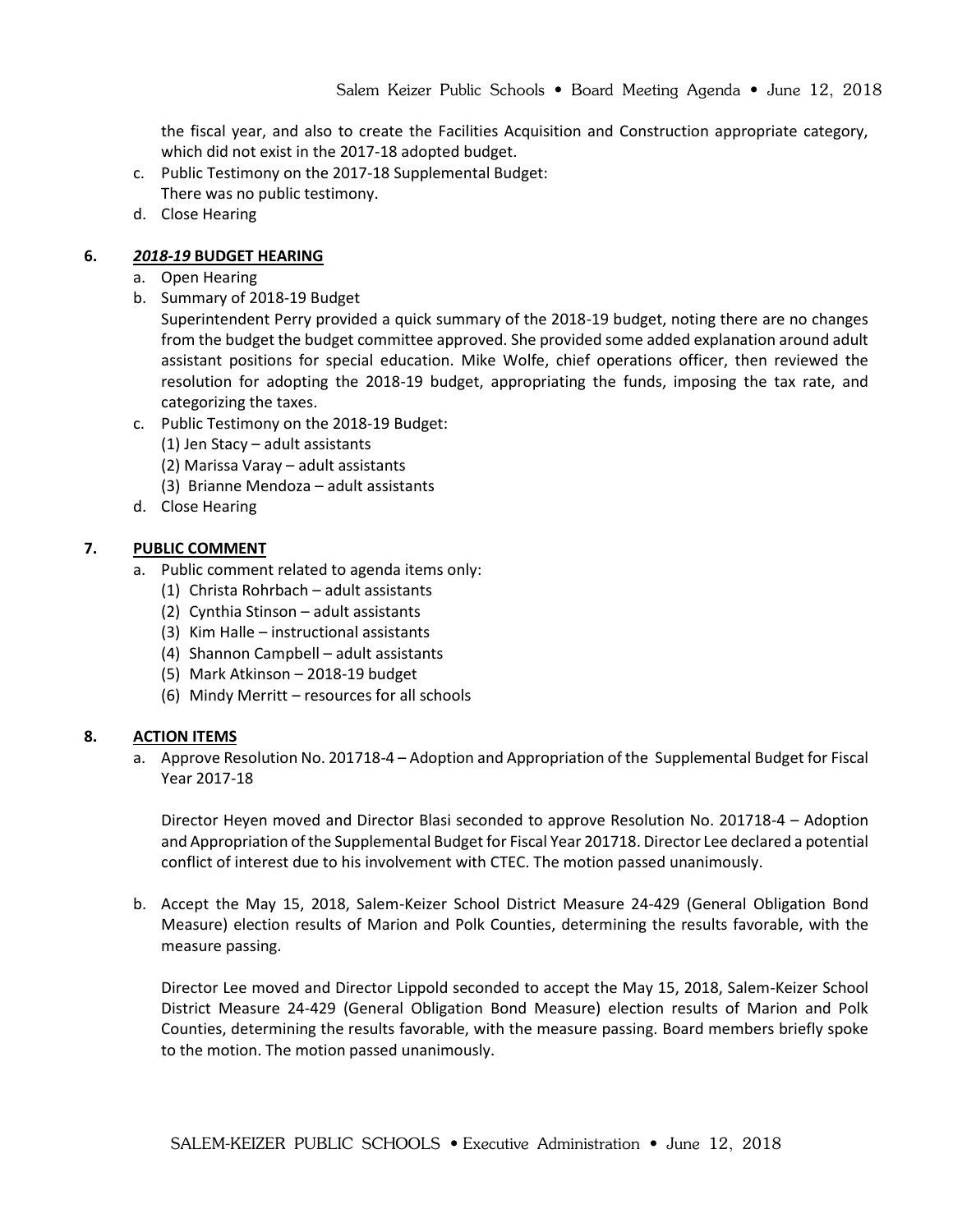c. Approve Resolution No. 201718-5 – Adoption and Appropriation of the 2018-19 Budget and Resolution to Impose and Categorize Taxes for Fiscal Year 2018-19

Director Blasi moved to approve Resolution No. 201718-5 – Adoption and Appropriation of the 2018-19 Budget and Resolution to Impose and Categorize Taxes for Fiscal Year 2018-19. Chair Kyllo noted no second to the motion was necessary as the budget came from the budget committee. Board members spoke to the motion. Director Lee declared a potential conflict of interest because of his work with CTEC. Director Green declared a potential conflict of interest as the association he works for accepts dues from the district. The motion passed 5 to 2, with Chair Kyllo and Director Lippold voting no.

d. Approve the Memorandum of Understanding Between Salem-Keizer School District and Mountain West Career Technical Education Center

Director Green moved and Director Heyen seconded to approve the Memorandum of Understanding Between Salem-Keizer School District and Mountain West Career Technical Education Center. Board members spoke to the motion. Director Lee noted he will abstain from voting due to his connection with CTEC. The motion passed with six votes in the affirmative and one abstention (Director Lee).

### **9. CONSENT CALENDAR**

- a. Acceptance of Grants
- b. Personnel Actions
- c. Annual Resolutions No. 201718-6, 201718-7, 201718-8, 201718-9, 201718-10, and 201718-11 Granting Fiscal Authority for 2018-19 Fiscal Year

Director Heyen pulled grants G18Y6 Summer Field Trips and Grant G19K5 My Future My Choice. Director Green moved to accept the consent calendar, with the exception of the items Director Heyen pulled, seconded by director Lippold. The motion passed unanimously.

Director Heyen asked questions about Grant G1876, which Superintendent Perry addressed. Director Heyen moved to accept Grant G18Y6, seconded by Director Green. The motion passed unanimously.

Director Heyen asked questions about Grant G19K5, which Superintendent Perry addressed. Director Heyen moved to accept Grant G19K5, seconded by Director Green. The motion passed unanimously.

#### **10. READINGS**

a. Resolution 201718-12 – A Resolution of Salem-Keizer School District No. 24J/32, Marion and Polk Counties, Oregon, Authorizing the Issuance, Sale, and Delivery of General Obligation Bonds; Designating an Authorized Representative; Delegating the Negotiation and Approval of Financial Documents and Related Matters

Chief Operations Officer Mike Wolfe reviewed the resolution, emphasizing key aspects of the resolution and reviewing schedule of events associated with bond issuance.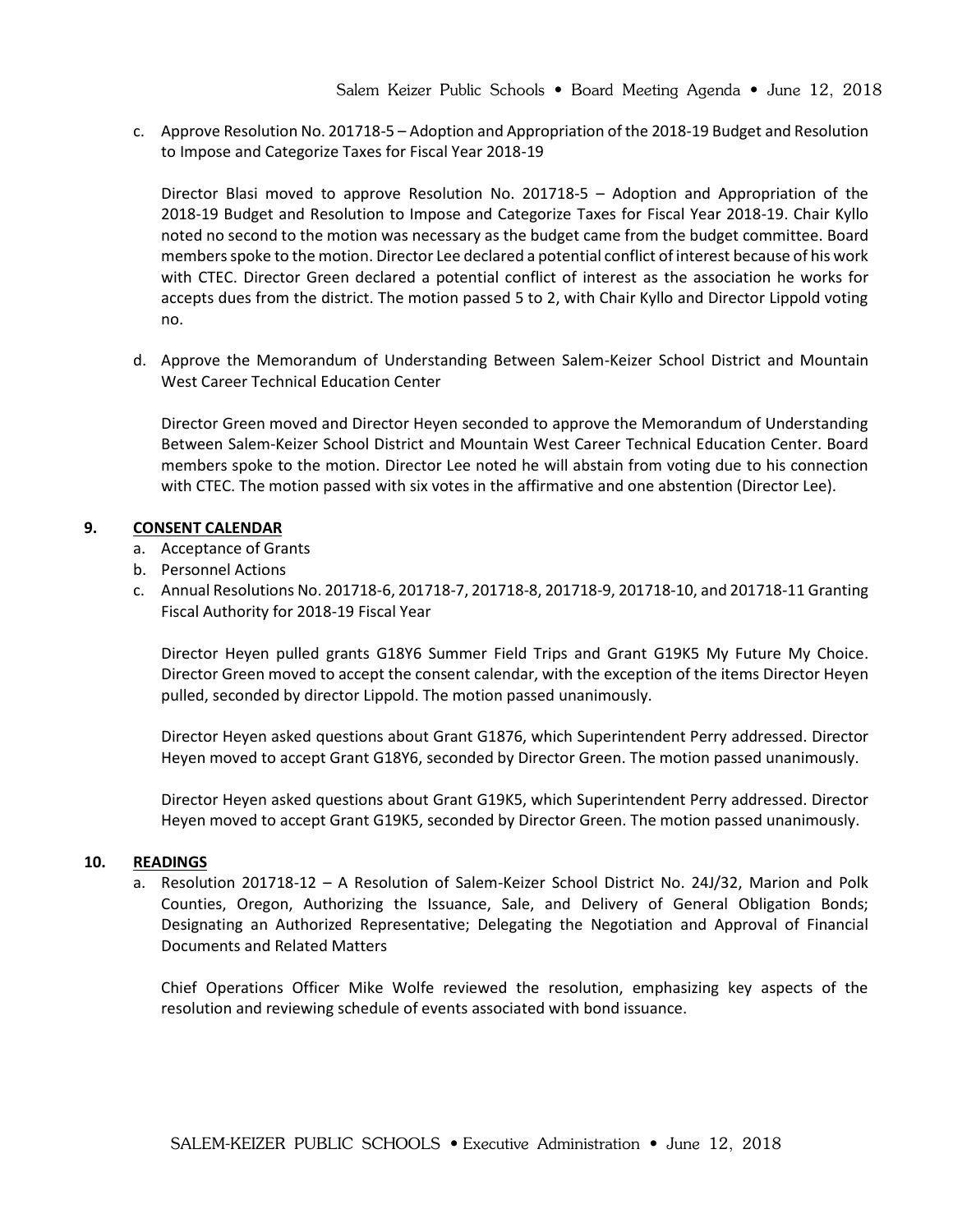## **11. REPORTS**

a. Monitoring Report: Executive Limitation 12 – Legally Required Policies

Superintendent Perry reported on Executive Limitation 12 – Legally Required Policies, noting which policies have been changed and which ones we are currently working on revising or adding. She noted we are currently working with OSBA around policy work and will be bringing forward recommendations around public comment at board meetings. Chair Kyllo noted he would like to see changed policies brought to the board.

Monitoring Report: Executive Limitation 11 – Academic Program

Superintendent Perry presented a report on Executive Limitation 11 – Academic Programs. She highlighted a couple changes from the last report, explaining STEM at the elementary level and the master calendar.

The board accepted the reports.

- b. 2018 Graduation Report Superintendent Perry reviewed the report, noting graduation numbers, students with the biliteracy seal, and valedictorians.
- c. 2018-19 General Obligation Bond Next Steps Mike Wolfe, chief operations officer, provided an overview of next steps in the bond process.
- **12. INFORMATION** (These items are information only unless pulled for individual consideration.)
	- a. Next Board Meeting: Tuesday, June 26, 2018

#### **13. PUBLIC COMMENT**

- a. Public comment related to non-agenda items only:
	- (1) Katie Shumway thanked Director Lippold
	- (2) Mindy Merritt data collection
	- (3) Chris Tarver McKay and thank you
	- (4) Katherine Spam instructional assistants

### **14. BOARD ACTIVITY REPORT**

Board members reported as follow:

- a. Director Green reported on the successful baseball program across the district, recognizing the Elite Eight. Director Green thanked the Nestle Corporation for all the water they donated.
- b. Director Lippold visited Auburn and talked with teachers about data teams. He visited Hallman with Superintendent Perry and read Rosie and Michael to classrooms of students. He went to Sumpter to talk with teachers. He also handed out diplomas at Robert's graduation.
- c. Director Heyen went to Raise the Roof auction raising \$70,000 in two hours for CTEC instruction. With Director Lee and Superintendent Perry. She also attended ECHS graduation and McKay HS graduation.
- d. Kathy Goss went to sped program graduation and West Salem HS graduation.
- e. Director Lee noted the new superintendent of PPS visited CTEC to look at potential for replicating that in their district. Then he went to McNary graduation.
- f. Director Blasi handed out diplomas at South Salem HS.